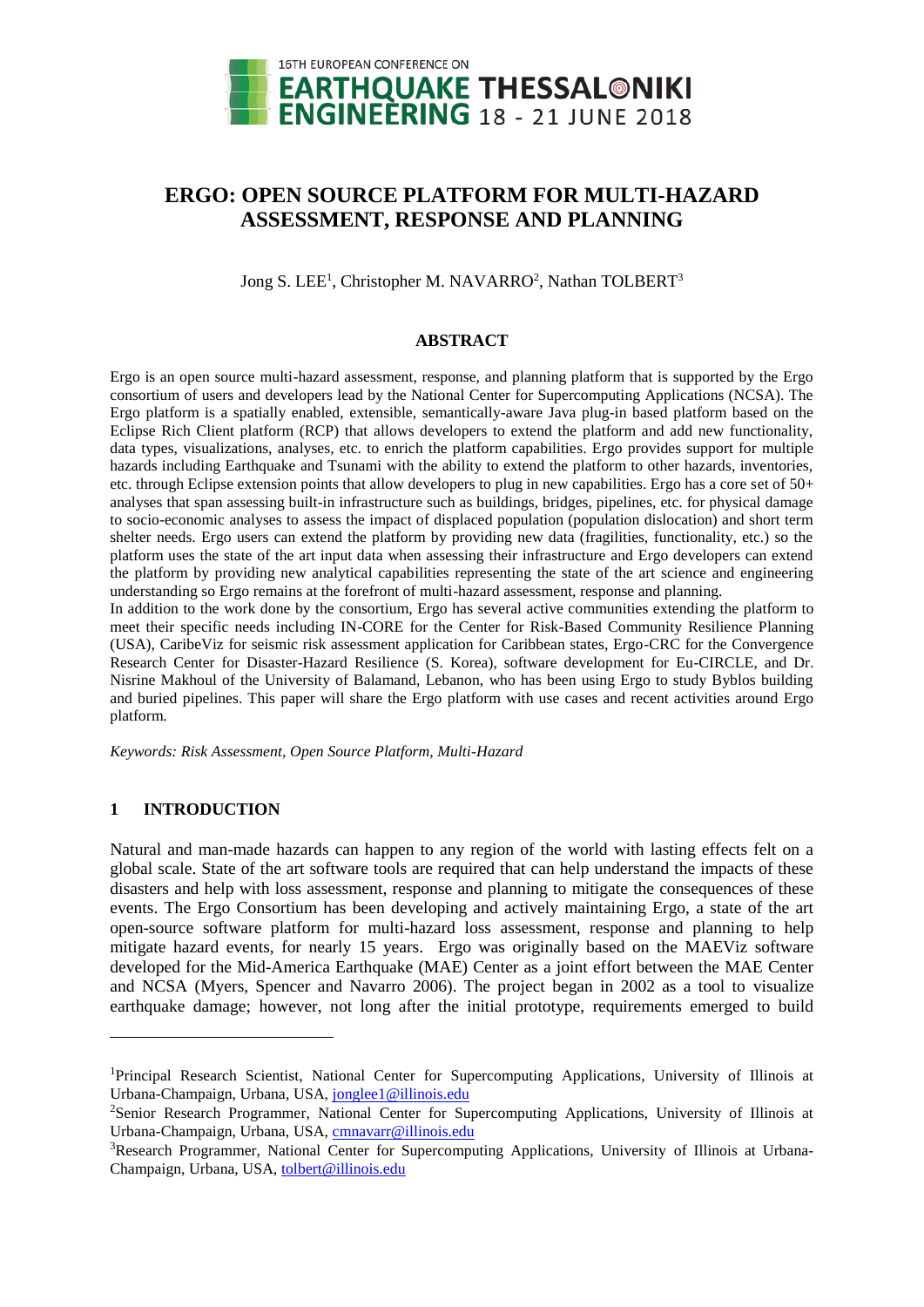analytical capabilities into the software that could be connected with the visualization pipeline so models could be applied and results seen in near real time. Incremental features and design changes continued until 2009. Even after project funding ended, the international user community continued to grow. NCSA continued performing minor software maintenance until November 2012 when NCSA and international partners launched Ergo open source consortium as a sustainable software model. The Ergo consortium consists of international partners from more than 9 countries and has held 3 annual workshops. The first annual workshop was held in Vienna, Austria from September 14 through September 16, 2013. The second annual workshop was held in Istanbul, Turkey on August 24, 2014. The third annual workshop was held in Athens, Greece from October 5 through October 7, 2015. Ergo was reviewed by the World Bank in 2014 among 80 open source software systems. Their assessment stated, "It is easily the best software for scenario risk assessment and decision support (mitigation, benefit-cost)" (World Bank 2014, p.18).

Ergo was designed to be an extensible risk assessment platform, made available to both scientific researchers and community decision-makers. Although it was initially developed to specifically support seismic risk assessment, the extensibility of the architecture has allowed Ergo to broaden its focus to other hazards, both by the Ergo consortium as well as by external groups who have branched from the Ergo source. The platform has been extended over the years to apply to many different natural hazards as well as the socio-economic impacts of these disasters. Primarily developed at National Center for Supercomputing Applications (NCSA) at the University of Illinois at Urbana Champaign, Ergo has been adopted and used by many different research institutions throughout the world. Because Ergo is made available under an open source license, researchers from many different institutions and organizations can both contribute and use the code base to aid them in their investigations. New scientific analyses, data, and functionality can be added to the core platform as additional research is done, which allows Ergo to quickly be adapted to new regions and scientific methodologies.

In this paper, Section 2 provides a high-level introduction to the Ergo architecture. Section 3 introduces new features of the latest Ergo platform. Section 4 shows activities around Ergo community. Section 5 provides a summary of the paper.

#### **2 ARCHITECTURE**

The core technologies of the Ergo platform include Eclipse Rich Client Platform (RCP), Geotools, Visualization Toolkit, JFreeChart, KTable and Jasper reports. These technologies make up the core of Ergo and provide capabilities such as data management, visualization, analysis, etc. as shown in [Figure 1.](#page-1-0) The Ergo platform is an extensible system, a semantically-aware system, and a geospatial system.



<span id="page-1-0"></span>Figure 1. Ergo architecture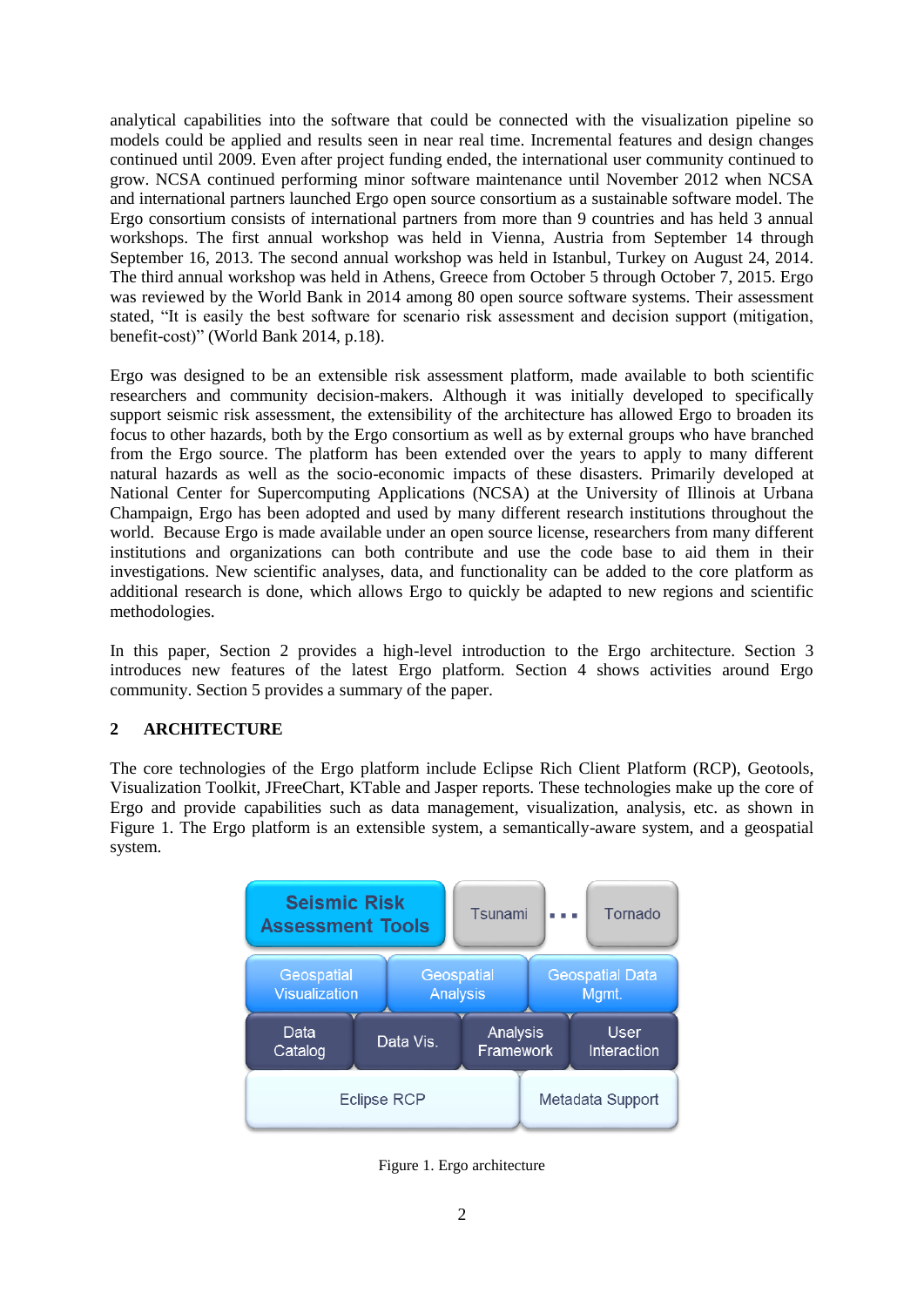## *2.1 Extensible System*

The Eclipse RCP framework allows Ergo to be extensible via the Open Services Gateway Initiative (OSGi) specification, which describes a modular system and a service platform for the Java programming language that allows applications to be extended by adding new bundles that add or extend capabilities of the platform. Eclipse builds on this through the concept of extensions to contribute functionality to a certain type of application programming interface (API) defined by a plug-in through an extension point. A plug-in defines a contract or API with the definition of an extension point. This allows other plug-ins (bundles) to add contributions (extensions) to the extension point. Extension points allow developers to identify parts of an application that others might want to extend to add new capabilities.



Figure 2. Eclipse RCP plug-in architecture

Ergo has several such extension points that allow developers to add new data types, new visualizations, new user interface components, new analyses, new attenuation models, etc. For example, a building inventory data type is an extension to *data type* extension point. A plug-in contains the new data type that extends the extension point, it will be recognized by Eclipse RCP automatically when the application starts.

#### *2.2 Semantically-aware System*

Ergo includes many defined data types including bridges, buildings, etc. New data types can be added through the *gisSchema* extension point. Defining a new data type through the extension point allows Ergo to collect information about the data such as the types of information contained within the dataset (e.g. number of stories, bridge spans, etc.). This information allows developers to specify a default style for each data type as well as analysis chaining. In other words, the Ergo platform knows the type of each data set (e.g. building inventory) and knows what to do with the identified data type.

For example, if an analysis defines that it requires building damage in the analysis description, Ergo knows which analyses can produce building damage and can be chained to provide the input. As shown in [Figure 3,](#page-2-0) four analyses are chained together according to their input/output data types. In addition, Ergo's search button for each analysis input uses the defined data types to search for data by type so when users search for bridges, only bridge data results are returned.

<span id="page-2-0"></span>

| $\pm$ Shelby County Distaster Planning (2D) $\,$ 3+ Household and Population Dislocation (Shelby County Distaster Planning) $\,$ $\,$ $\,$ $\,$ $\,$ | $\approx$<br>$\frac{3}{100}$ of                   |                                      |
|------------------------------------------------------------------------------------------------------------------------------------------------------|---------------------------------------------------|--------------------------------------|
| <b>Building Structural Damage</b><br>Create Scenario Earthquake<br><b>INGPORT</b>                                                                    | Building Direct Economic Damage<br><b>Duildir</b> | Household and Population Dislocation |

Figure 3. Ergo analyses chained by data types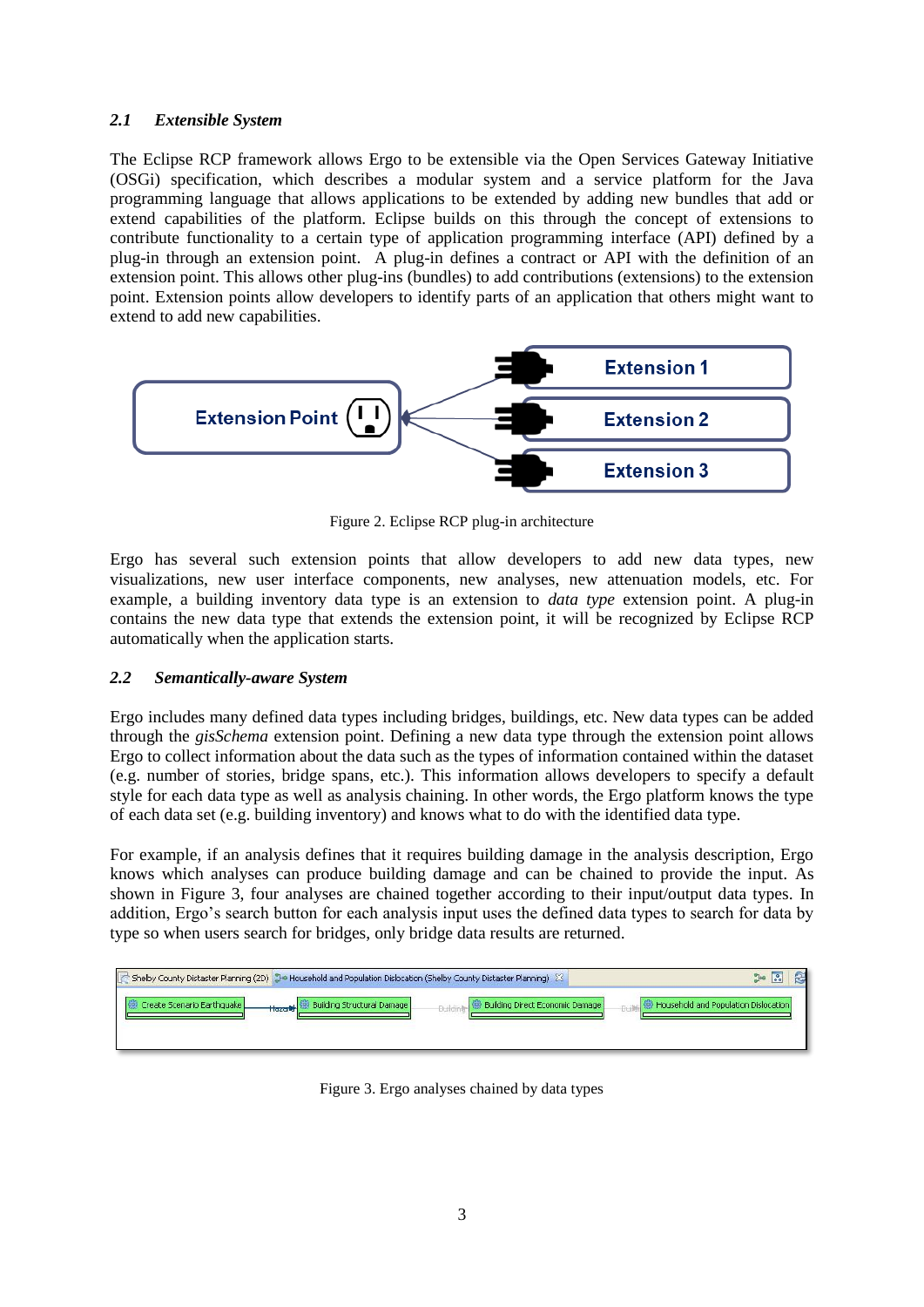#### *2.3 Geospatial System*

The geospatial capabilities in the Ergo framework come from Geotools<sup>4</sup>, an open source Java GIS toolkit, that provides the ability to read and write ESRI shapefiles, ESRI ASCII grid files, etc. The library is also OGC<sup>5</sup> specification compliant (e.g. simple feature specification<sup>6</sup>, etc.). By using Geotools, Ergo platform follows OGC specification inherently. For example, the style of a layer is defined in SLD (Styled Layer Descriptor) specification<sup>7</sup>. The geospatial data type, which contains the georeferenced geometries, are defined with GML (Geography Markup Language) 1.0 specification<sup>8</sup>.

Ergo provides two types of mapping visualization: 2D and 3D. 2D visualization allows users to overlay various geospatial layers to create a desired map. From Ergo's Scenario view, users can have control of the layer's visualization, such as changing order of layers, changing styles, and changing visibility. For 3D visualization, users can choose which variables (fields) from the data be used in the visualization. The 3D visualization will show different shapes according to the geometry type of the data (e.g. pipe for line geometry) as shown in [Figure 4.](#page-3-0)



Figure 4. 2D map and 3D map in Ergo showing highway traffic

## <span id="page-3-0"></span>*2.4 Analysis Framework*

Ergo currently includes a number of scientific analyses and can be extended to add new analyses as they are needed. At this time, Ergo supports running a chain of analyses to create an earthquake hazard, apply it to a set of inventory data to determine structural and non-structural damage, and then use these results as inputs to various socio-economic and decision support analyses. Many different types of inventory data are supported, such as bridges, buildings, electric power networks, and buried pipelines. Using the collection of these various analyses, scientists and decision makers can focus on a

l

<sup>4</sup> <http://geotools.org/>

<sup>5</sup> <http://www.opengeospatial.org/>

<sup>6</sup> <http://www.opengeospatial.org/standards/sfa>

<sup>7</sup> <http://www.opengeospatial.org/standards/sld>

<sup>8</sup> <http://www.opengeospatial.org/standards/gml>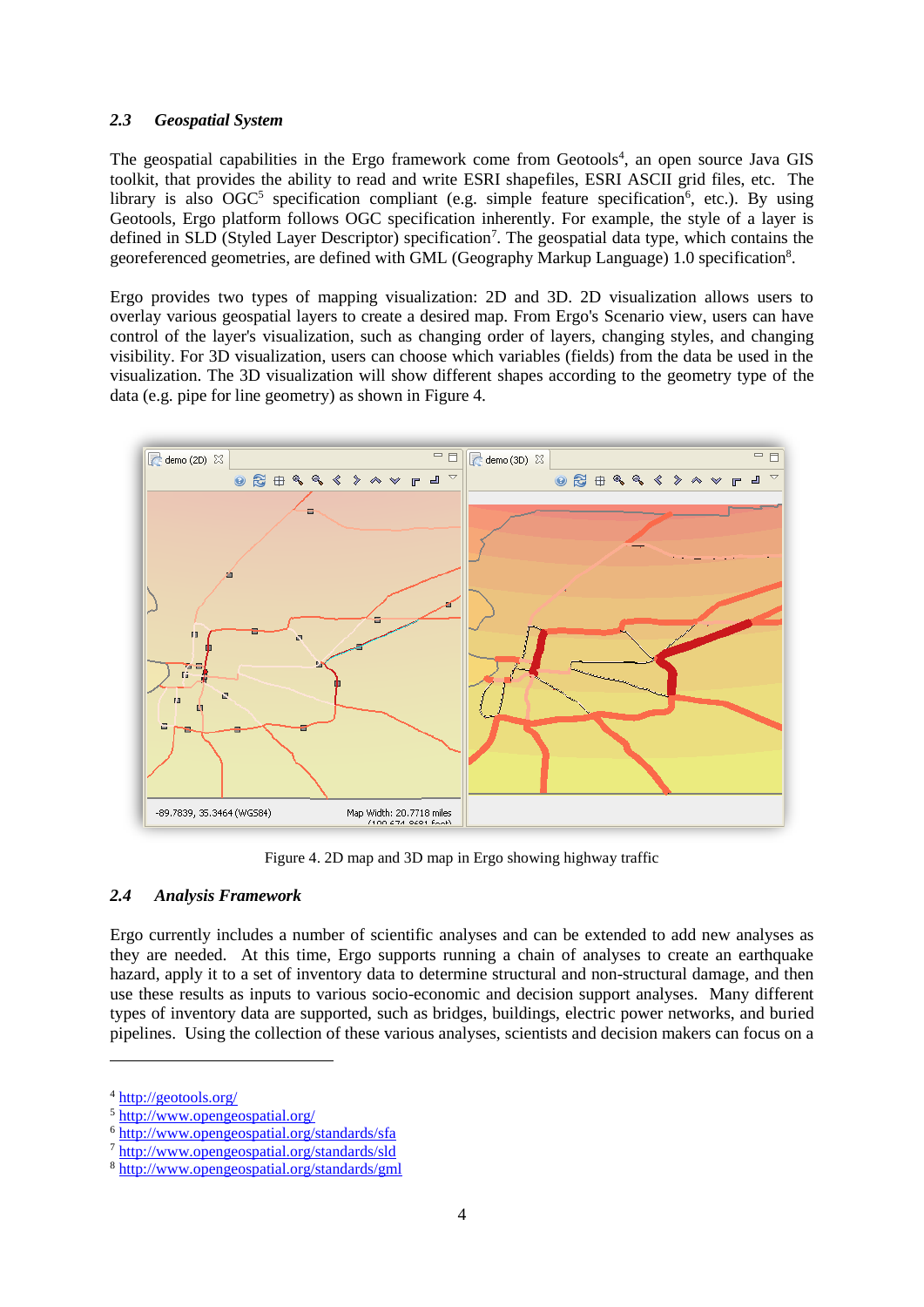specific area of risk in a community. The [Figure 5](#page-4-0) shows analyses on Ergo in different categories and dependencies between analyses.



Figure 5. Analyses on Ergo

<span id="page-4-0"></span>Because the Ergo analysis framework is specifically designed to allow analyses to be chained together (so that the output of one analysis can be used at the input for another), creation of a new analysis only requires adding code that supports the new computation done by that analysis. This allows the developer of a new analysis to more quickly create, for example, new socio-economic research that depends on the results of building damage, as they are able to reuse the existing building damage analysis as input to their new analysis.

The extensible nature of Ergo's plugin-based architecture allows for these new analyses to be added without having to rebuild the entire Ergo platform, allowing rapid enhancement by any user of Ergo. Each Ergo Analysis is defined by two parts: an xml-based description file, and java code that performs the actual computation of the analysis. The description file allows the analysis author to declaratively express many of the details specific to that analysis. For example, the analysis author will describe the various inputs to an analysis, including the data type of each input. The Ergo GUI (Graphic User Interface) will then automatically generate a user interface for allowing the end-user to select appropriate data for each input as shown in [Figure 6.](#page-5-0)

The enumeration of input and output data types in the analysis description file allows the system to also dynamically chain together analyses, so that the output data of one analysis becomes an input to the next analysis. For example, the result of a "Create Earthquake Hazard" analysis can be set as the input of a "Building Structural Damage" analysis, which then generates a dataset of structural damage. This resulting dataset can then again be applied as input to an analysis that computes economic damage from structural damage. This integration and chaining of analyses allows Ergo to do computation across an entire suite of analyses, beyond what each individual analysis would support alone.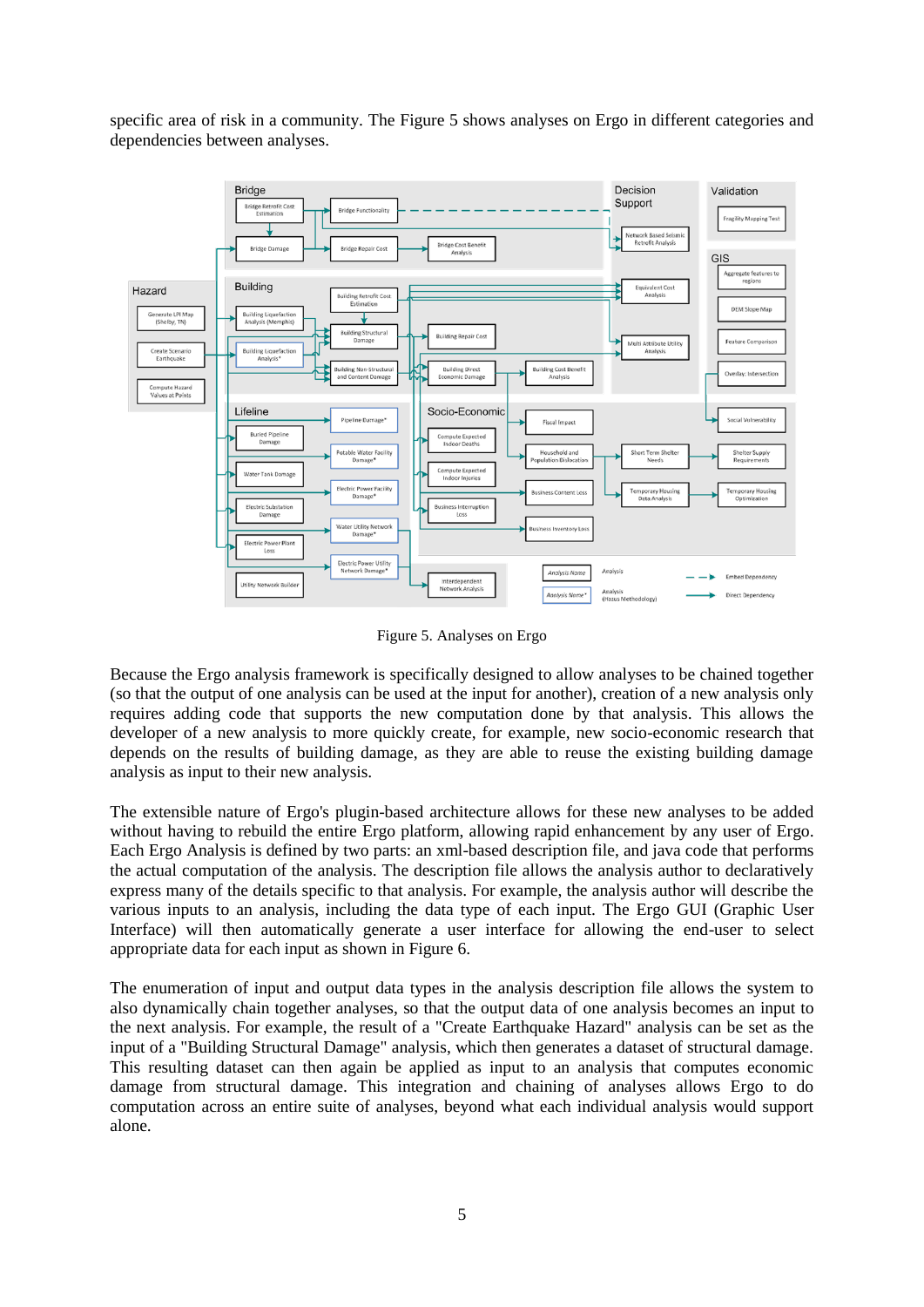#### **Description XML File**

|                     | <analysis-type <="" th="" type="simpleIteration"></analysis-type>                                                                                                                                                                      |
|---------------------|----------------------------------------------------------------------------------------------------------------------------------------------------------------------------------------------------------------------------------------|
|                     | <br>47 - 080092 -- >                                                                                                                                                                                                                   |
|                     | <proup-name>Seguived</proup-name>                                                                                                                                                                                                      |
|                     | <br><parameter cardinality="single" format="resultMame" friendly-name="Result_Mama" group="Required" may="buildingRoonomicLossV4.resultMame" phylum="string"></parameter>                                                              |
|                     | <parameter cardinality="single" friendly-came="Bnilding Damape" group="Required" key="bnildingDamapev4" phylum="dataset"><br/>itypes)</parameter>                                                                                      |
|                     | <br>                                                                                                                                                                                                                                   |
|                     | <persenter continuitty="single" friendly='nam="inflation' group="fatiation information" optional="true" phylun="dataset" rep="inflationTable" table"=""><br/>«Sescription&gt;Table of CPI data used to determine inflation</persenter> |
|                     | <typex><br/><type>cpiTable</type><br/><i><b>AFtypes&gt;</b></i></typex>                                                                                                                                                                |
|                     | <b>COMPANIES</b><br>"persester proup="Inflation Information" optional="trem" phylum="double" cardinality="single" try="defaultInflationFactor" friendly-nem="Default Inflation Factor                                                  |
|                     | $(k)$ " default="0.0";<br>«Searchpille) Set the default inflation value to mae if an inflation table is not available or does not contain the information for a building. (/description)<br>                                           |
|                     | <parameter cardinality="aingle" friendly-came="Mon-Structural Damage" group="Afvanced" optional="true" physum="dataint" wey="buildingMSContentDamageV4"><br/><typea></typea></parameter>                                               |
|                     | ctype>buildingNSContentDumageV4c/type><br><br>                                                                                                                                                                                         |
|                     | <paraseter #sy="occupancyDamageMultipliers" cardinality="single" friendly-nama="Occupancy Damage Multipliers" phylus="dataset" prosp="Advanced"></paraseter>                                                                           |
|                     | -szerek<br>                                                                                                                                                                                                                            |
|                     | class correctes and<br>coutput friendly-name="Building Direct Economic Damage" sey="BuildingEconomicLossV4" phylum="dataset" geom="damage" guide="damage">                                                                             |
|                     | <property malus="buildingDamagev4" name="damage" type="base-dataset-key"></property><br><property name="achema" type="achema" value="edm.illinois.nces.ergo.eq.schemas.huiding#conomiclossWer4.vi.0"></property>                       |
|                     | c/output><br><produced-types)< th=""></produced-types)<>                                                                                                                                                                               |
|                     |                                                                                                                                                                                                                                        |
|                     | <type=bellding@commiclossv4< type=""><br/>c/produced-types)</type=bellding@commiclossv4<>                                                                                                                                              |
|                     | cnospiraceb-ass/sal                                                                                                                                                                                                                    |
|                     |                                                                                                                                                                                                                                        |
|                     | <b>Ergo Analysis User Interface</b>                                                                                                                                                                                                    |
|                     |                                                                                                                                                                                                                                        |
|                     | <b>A. Building Direct Economic Damage</b> All required fields must be completed                                                                                                                                                        |
| Cancel Analysis     |                                                                                                                                                                                                                                        |
| Required Optional   |                                                                                                                                                                                                                                        |
| + Basic Information |                                                                                                                                                                                                                                        |
|                     |                                                                                                                                                                                                                                        |
| Result Name:        |                                                                                                                                                                                                                                        |
|                     | ۰<br>Search<br>Building Damage: Result of Building Structural Damage<br><b>卷 Create</b>                                                                                                                                                |
| - Advanced          |                                                                                                                                                                                                                                        |
|                     |                                                                                                                                                                                                                                        |
|                     | Occupancy Damage Multipliers:   Building Occupancy Multipliers<br>$P$ Search                                                                                                                                                           |
|                     | <b>Building Direct Economic Damage Help</b>                                                                                                                                                                                            |

Figure 6. Ergo analysis framework: description xml file to GUI

## <span id="page-5-0"></span>**3 NEW FEATURES**

This section introduces two new features of the Ergo platform, which allow users to more easily create their own analyses, and support for developing High Performance Computing (HPC)-based analayses.

#### *3.1 DataWolf Support*

Ergo now includes support for running scientific workflows using DataWolf, an open source scientific workflow engine developed at NCSA. DataWolf can be called by other applications using DataWolf's REST API. As shown in [Figure 7,](#page-6-0) a new preference page was added that lets users specify the machine where DataWolf is running (in this case https://datawolf-dev.ncsa.illinois.edu:8888/datawolf) and the username and password of the account to execute jobs.

This addition of DataWolf allows developers to add new analyses to Ergo written in other languages and/or requiring more computational resources than the machine running the Ergo Desktop application. To simplify the process of adding new DataWolf analyses, a new DataWolfBaseTask class was created that contains the common functionality required for the new analyses such as authenticating the user using the information provided in the preference page, uploading and downloading datasets, executing the workflow, and getting the workflow status for the developer. Developers can extend this class and add only their analysis specific code for executing the new analysis. To illustrate the new DataWolf capabilities in Ergo, an example plugin was created, edu.illinois.ncsa.datawolf.example, that calls a DataWolf workflow for computing building damage using a python script. Similar to other Ergo analyses, Ergo provides the user interface for setting up the analysis for execution; however, instead of executing the analysis on the users local machine, the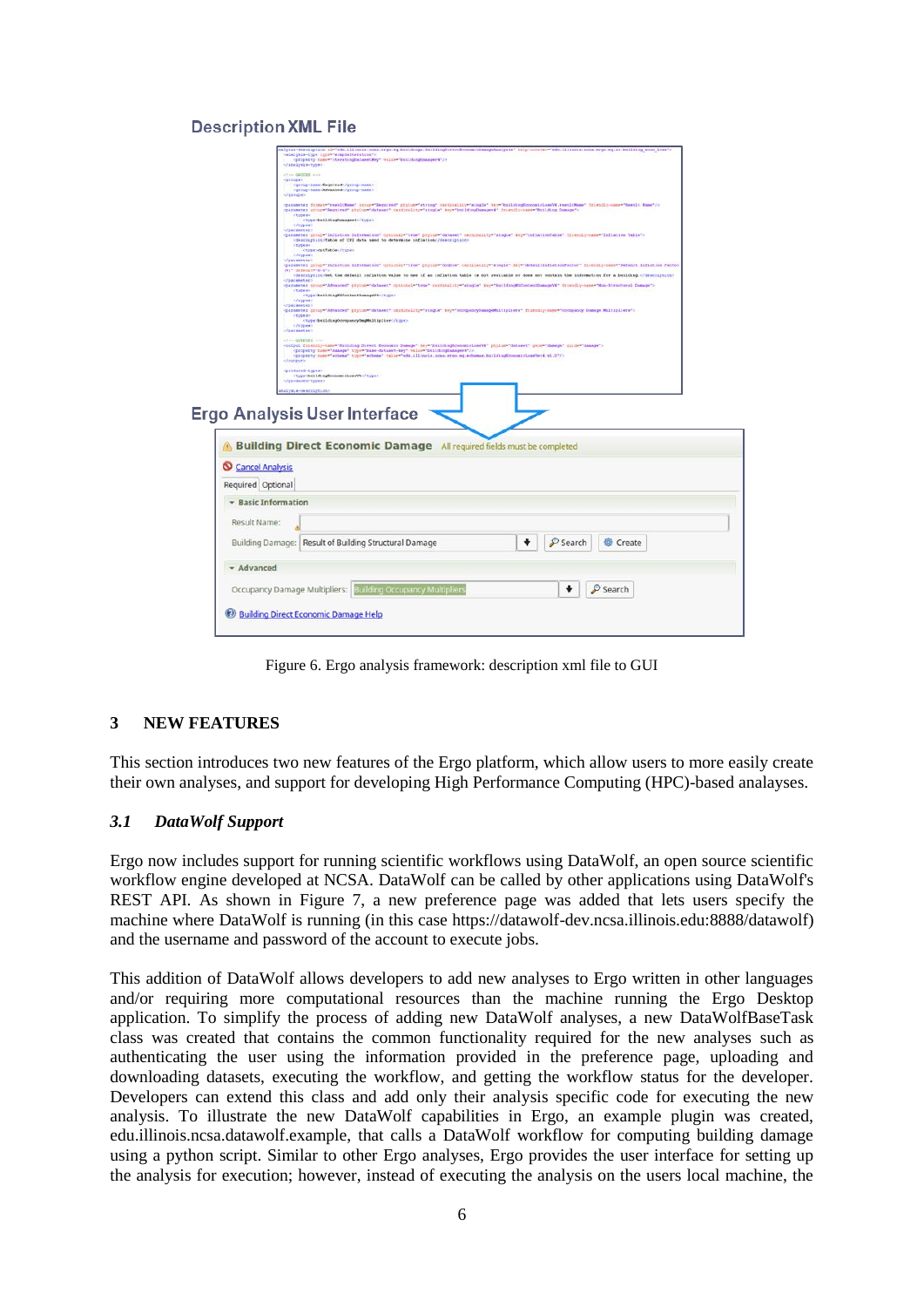analysis execution happens on the remote DataWolf server. When the analysis is complete, Ergo will retrieve the results to the users local cache and visualize the result dataset.

| <b>Preferences</b><br>$\times$<br>÷                                                                     |                                     |                                                                                       |  |  |  |
|---------------------------------------------------------------------------------------------------------|-------------------------------------|---------------------------------------------------------------------------------------|--|--|--|
| type filter text <b>«</b>                                                                               | <b>DataWolf</b>                     | $\Leftrightarrow \quad \Leftrightarrow \quad \Leftrightarrow \quad \star \quad \star$ |  |  |  |
| <b>DataWolf</b>                                                                                         | <b>DataWolf Service Preferences</b> |                                                                                       |  |  |  |
| <b>File Locations</b>                                                                                   |                                     | DataWolf Server https://datawolf-dev.ncsa.illinois.edu:8888/datawolf                  |  |  |  |
| <b>GIS Preferences</b><br><b>Username</b><br>$\blacktriangleright$ Help<br>Password<br>▶ Install/Update |                                     | cmnavarr@illinois.edu                                                                 |  |  |  |
|                                                                                                         |                                     | ********                                                                              |  |  |  |
| Report Preference                                                                                       |                                     |                                                                                       |  |  |  |
| ▶ Security                                                                                              |                                     |                                                                                       |  |  |  |
| <b>VTK Preferences F</b>                                                                                |                                     |                                                                                       |  |  |  |
| <b>Vista Preferences</b>                                                                                |                                     |                                                                                       |  |  |  |
|                                                                                                         |                                     |                                                                                       |  |  |  |
|                                                                                                         |                                     |                                                                                       |  |  |  |
|                                                                                                         |                                     |                                                                                       |  |  |  |
|                                                                                                         |                                     |                                                                                       |  |  |  |
|                                                                                                         |                                     | <b>Restore Defaults</b><br>Apply                                                      |  |  |  |
|                                                                                                         |                                     | Cancel<br>OK                                                                          |  |  |  |

Figure 7. DataWolf preference page

## <span id="page-6-0"></span>*3.2 HPC Support*

In addition to executing jobs on the local machine, Ergo has support for executing jobs on high performance computers (HPC) using DataWolf's HPCExecutor. In the previous section, the example was running on the machine where DataWolf is installed; however, DataWolf can also launch HPC jobs using the HPCExecutor. The HPCExecutor is configured to handle staging data to the HPC, checking job status, and retrieving results using the Secure Shell (SSH) protocol. See [Figure 8](#page-6-1) below:



Figure 8. Architectural design for HPC support on Ergo

<span id="page-6-1"></span>Similar to the previous section, Ergo can be configured to access a specific DataWolf instance and communicate with it using DataWolf's REST API to run workflows and retrieve results once the workflow execution is finished. From the Ergo user perspective, Ergo is agnostic of where DataWolf is running the job (e.g. local DataWolf execution looks no different than DataWolf HPC execution) since all the communication between Ergo and DataWolf happen through the REST API. Coupled with the work from the previous section, this will allow any executable that is compiled for an HPC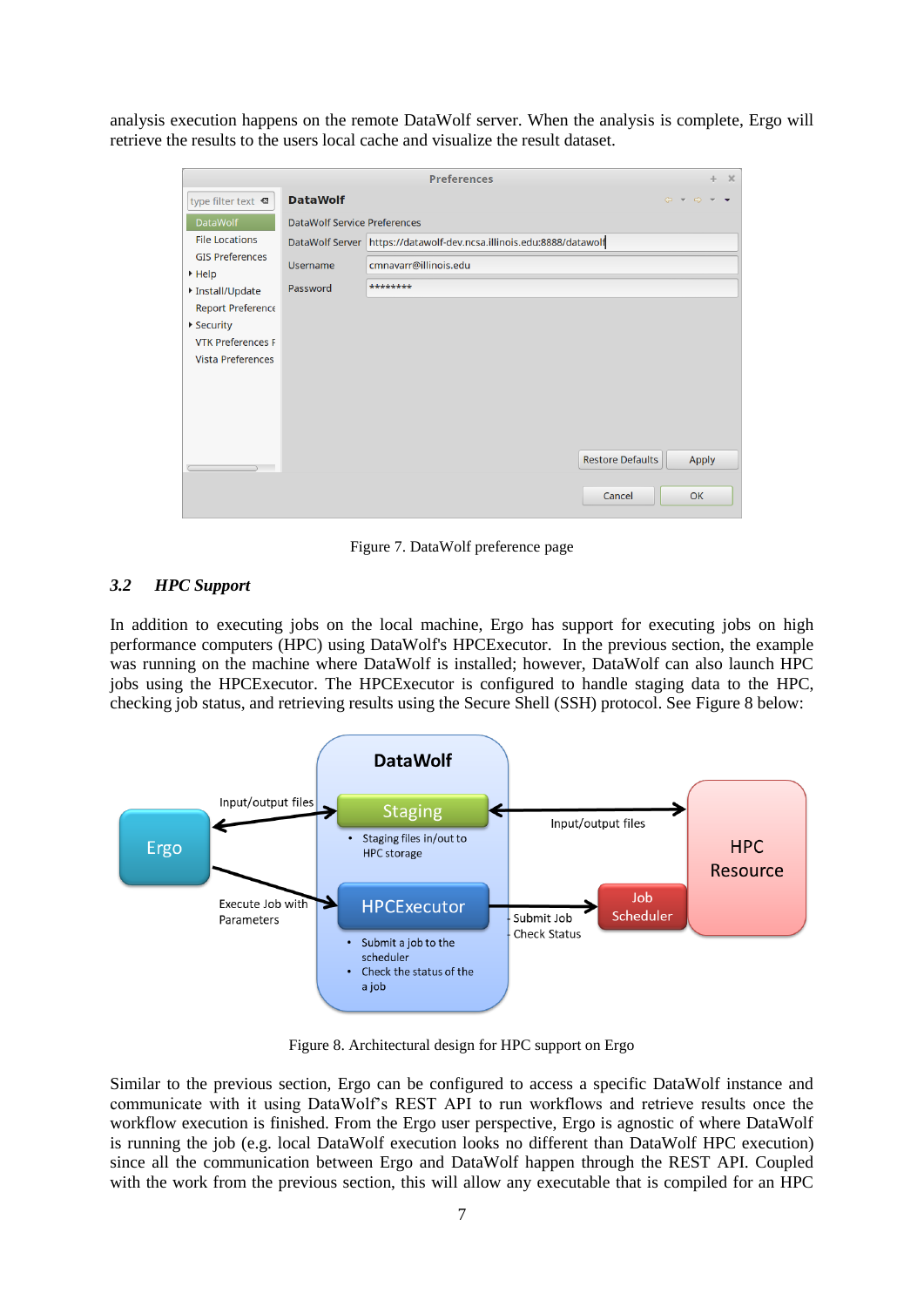resource to be made available to Ergo and executed via DataWolf.

## **4 ACTIVITIES**

Ergo has been extended by several communities to meet their specific needs by creating community specific branches of the Ergo Platform through a process called forking. This creates a branch of the code that is separate from the main development branch. These forks include HazTurk, a fork of Ergo for Turkey (Elnashai et al. 2003), EqVis<sup>9</sup> for SYNER-G, the European Union, CaribeViz for seismic risk assessment application for Caribbean states, Ergo-CRC for the Convergence Research Center for Disaster-Hazard Resilience, S. Korea, and EU-CIRCLE is adding new functionality to a fork.



Figure 9. Forks of Ergo

In addition to these forks, there are collaborative projects that use Ergo as a base platform to build new functionality/software. The primary difference is that collaborative projects build their software against Ergo so any changes to Ergo are included in their software as well including new features, bug fixes, improvements, etc. The IN-CORE<sup>10</sup> project for the Center for Risk-Based Community Resilience Planning (USA)<sup>11</sup> is adding new hazards, fragilities, analyses, etc. to the standard set of analyses in Ergo. Similarly, a project with Multi-Disaster Countermeasures Organization, S. Korea, titled the Risk assessment for high-rise and mixed-use buildings, is building upon Ergo and adding new attenuations to the existing set as well as working on new DataWolf analyses to assess high-rise and mixed-use buildings using HPC.

The Ergo consortium also works with researchers to assist them in running Ergo analyses with their data. For example, the Ergo team has worked closely with Dr. Nisrine Makhoul of the University of Balamand, Lebanon, who has been using Ergo to study Byblos building and buried pipelines (Makhoul et al. 2016). Another example is with Joshua Macabuag of University College London. The consortium helped get tsunami fragilities and tsunami inundation data into Ergo to compute building damage from a tsunami.

#### **5 CONCLUSION**

 $\overline{a}$ 

Natural and man-made hazards will continue to affect the world on a global scale; however, tools such as Ergo can help communities understand the potential impacts of these disasters through state of the art loss assessment tools that can help communities with response and planning to mitigate the consequences from these events. The extensibility of the platform lends itself to be adapted to meet the needs to different communities by allowing researchers to add the latest research and data so Ergo has the most complete and advanced loss assessment capabilities to aid in response and planning for all hazard events.

<sup>9</sup> <http://www.vce.at/SYNER-G/files/downloads.html>

<sup>10</sup> [http://resilience.colostate.edu/in\\_core.shtml](http://resilience.colostate.edu/in_core.shtml)

<sup>11</sup> <http://resilience.colostate.edu/index.shtml>